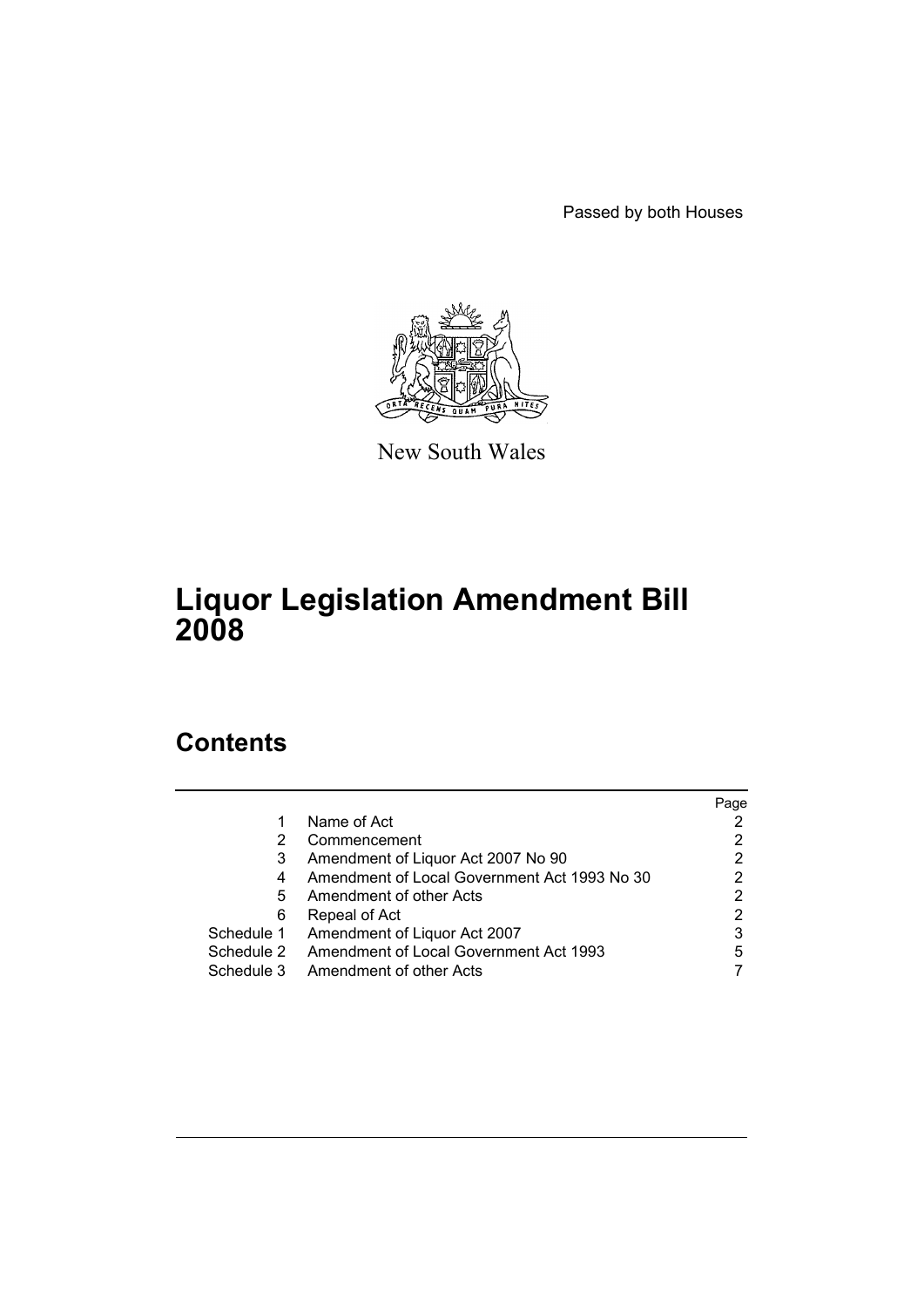*I certify that this public bill, which originated in the Legislative Assembly, has finally passed the Legislative Council and the Legislative Assembly of New South Wales.*

> *Clerk of the Legislative Assembly. Legislative Assembly, Sydney, , 2008*



New South Wales

# **Liquor Legislation Amendment Bill 2008**

Act No , 2008

An Act to amend the *Liquor Act 2007* to restrict the trading hours of licensed premises; to amend the *Local Government Act 1993* in relation to alcohol-free zones; and for other purposes.

*I have examined this bill and find it to correspond in all respects with the bill as finally passed by both Houses.*

*Assistant Speaker of the Legislative Assembly.*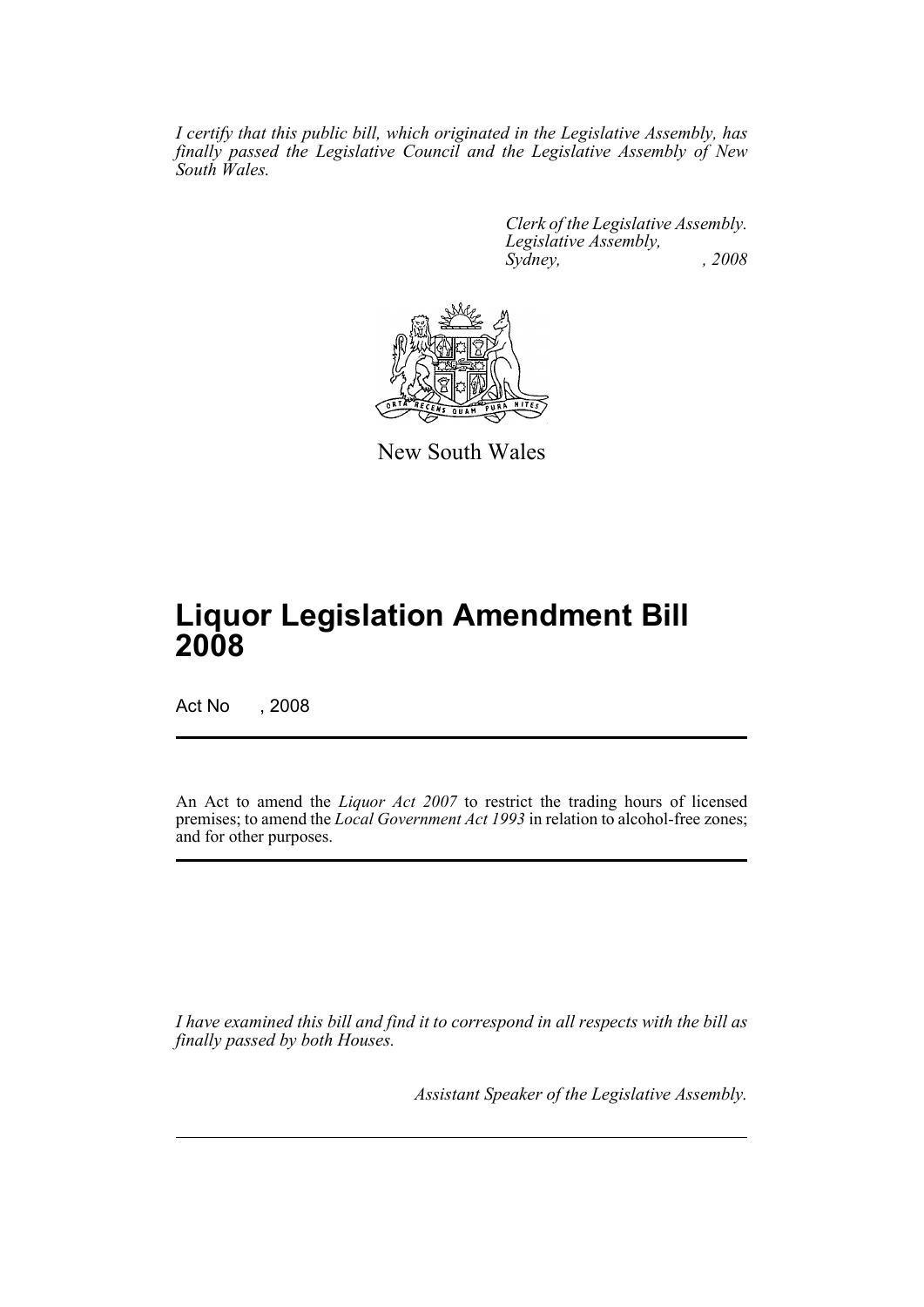## <span id="page-2-0"></span>**The Legislature of New South Wales enacts:**

#### **1 Name of Act**

This Act is the *Liquor Legislation Amendment Act 2008*.

#### <span id="page-2-1"></span>**2 Commencement**

This Act commences on the date of assent to this Act.

# <span id="page-2-2"></span>**3 Amendment of Liquor Act 2007 No 90**

The *Liquor Act 2007* is amended as set out in Schedule 1.

### <span id="page-2-3"></span>**4 Amendment of Local Government Act 1993 No 30**

The *Local Government Act 1993* is amended as set out in Schedule 2.

## <span id="page-2-4"></span>**5 Amendment of other Acts**

The Acts specified in Schedule 3 are amended as set out in that Schedule.

#### <span id="page-2-5"></span>**6 Repeal of Act**

- (1) This Act is repealed on the day following the day on which this Act commences.
- (2) The repeal of this Act does not, because of the operation of section 30 of the *Interpretation Act 1987*, affect any amendment made by this Act.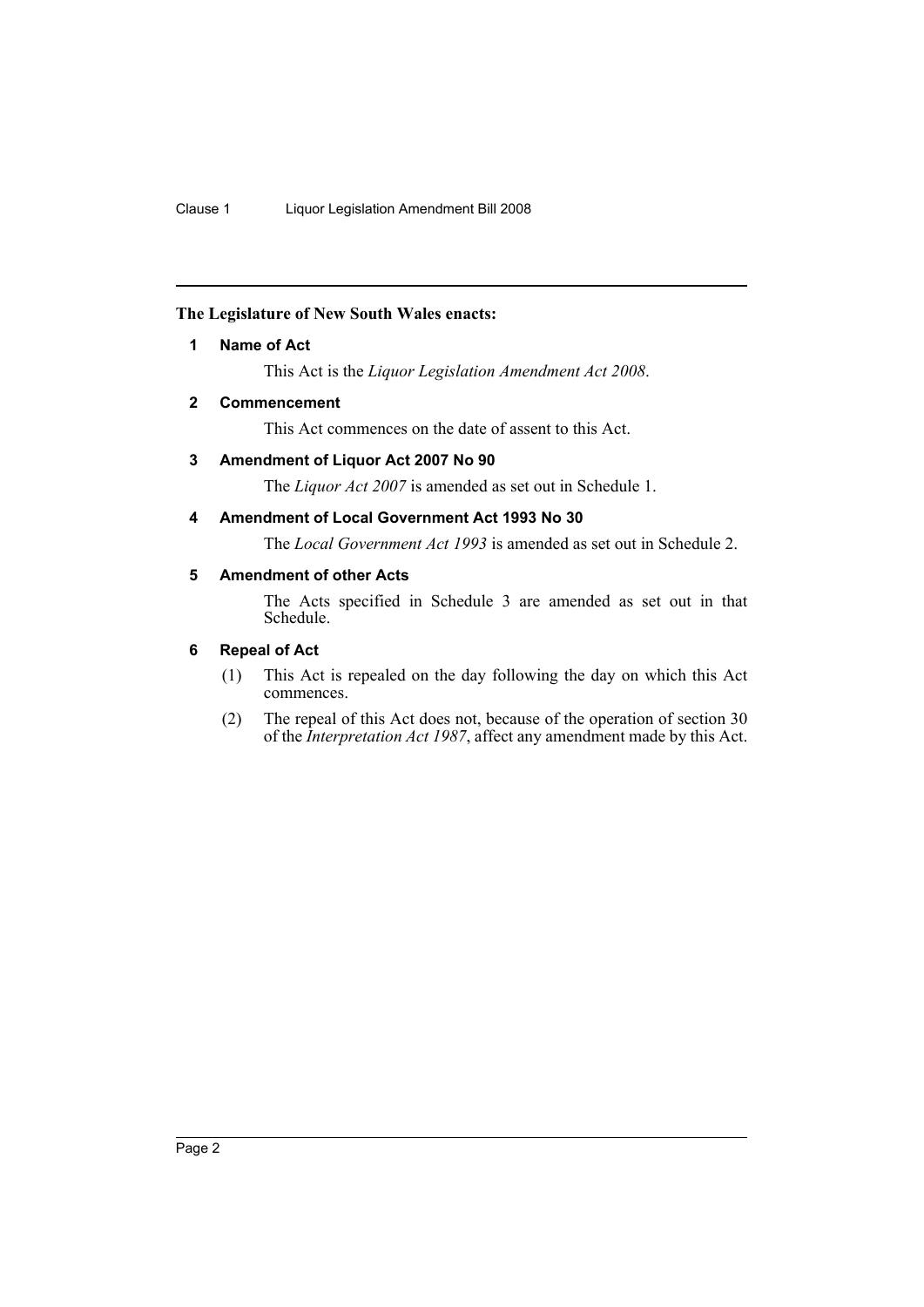Amendment of Liquor Act 2007 November 2007 New York 1997 Schedule 1

# <span id="page-3-0"></span>**Schedule 1 Amendment of Liquor Act 2007**

(Section 3)

**[1] Section 11A**

Insert after section 11:

#### **11A Special licence condition—6-hour closure period for licensed premises**

- (1) This section applies in relation to:
	- (a) any licence granted on or after 30 October 2008, and
	- (b) any licence in force before that date, but only if an extended trading authorisation granted on or after that date is in force in relation to the licensed premises concerned.
- (2) A licence to which this section applies is subject to the condition that liquor must not be sold by retail on the licensed premises for a continuous period of 6 hours (as determined in accordance with this section) during each consecutive period of 24 hours (*the 6-hour closure period*).
- (3) Except as provided by subsection (4), the 6-hour closure period for any particular licensed premises is the period that is approved for the time being by the Authority.
- (4) In the case of a licence:
	- (a) granted on or after 30 October 2008 but before the date on which this section (as inserted by the *Liquor Legislation Amendment Act 2008*) commenced, or
	- (b) granted by the Local Court (as provided by clause 25 of Schedule 1) at any time after the date on which this section commenced,

the 6-hour closure period for the licensed premises is, subject to subsection  $(5)$ , the period from 4 am to  $10<sup>2</sup>$  am.

- (5) The Authority may at any time, on application by the licensee or by the Director or the Commissioner of Police, or on its own initiative, approve of licensed premises having a different 6-hour closure period than:
	- (a) the period as last approved by the Authority, or
	- (b) the period specified in subsection (4).
- (6) Any such application by the licensee must be accompanied by the fee prescribed by the regulations.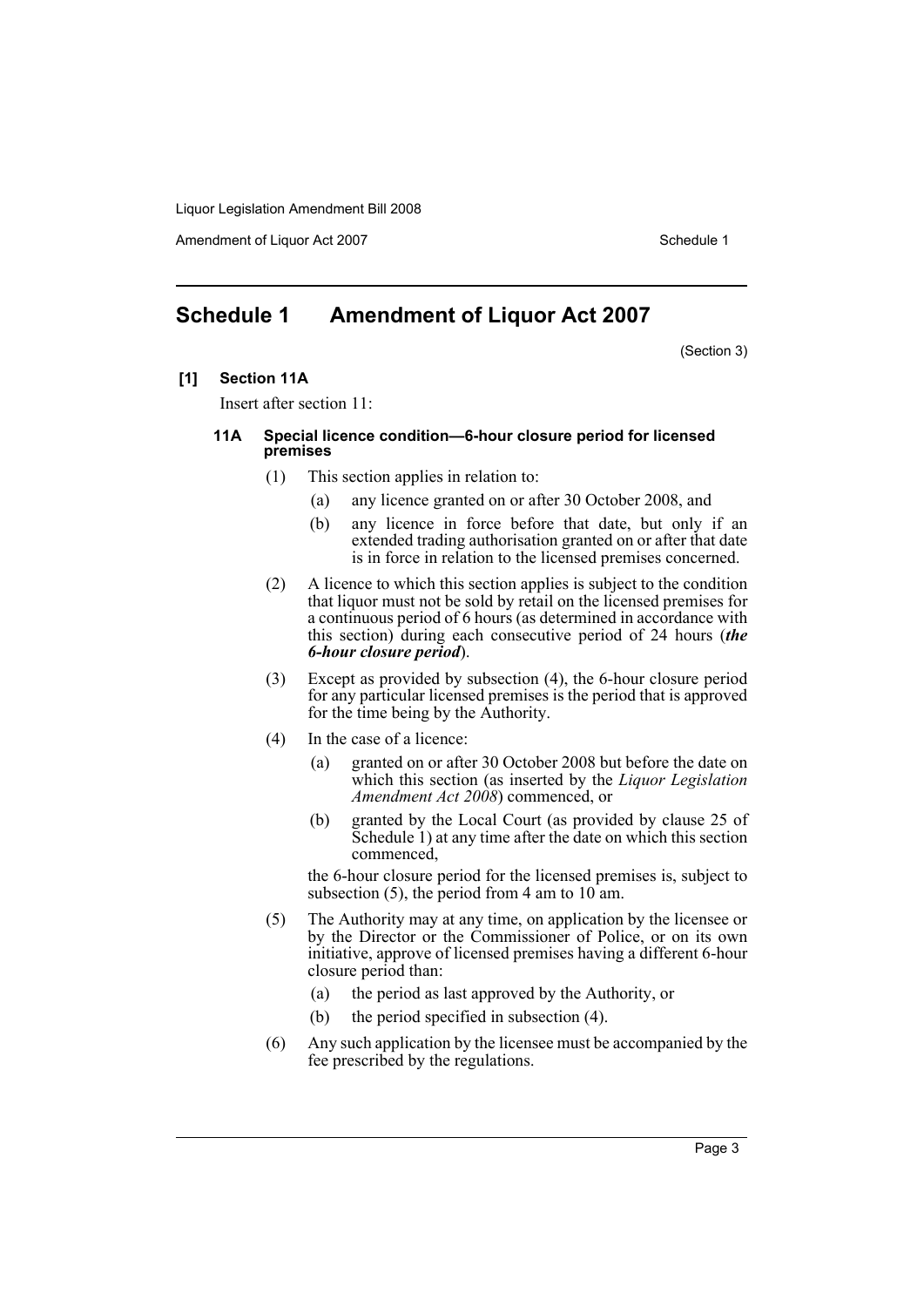Schedule 1 Amendment of Liquor Act 2007

- (7) To avoid doubt, during the 6-hour closure period for any licensed premises:
	- (a) the licensed premises are not authorised to stay open for the retail sale of liquor on the premises, and
	- (b) the licensee is not authorised to sell liquor by retail for consumption away from the licensed premises.
- (8) This section has effect despite any other provision of this Act (in particular, those provisions relating to the standard trading period for licensed premises).
- (9) This section does not, however, apply to the sale or supply of liquor to a resident of licensed premises if the liquor is sold or supplied for consumption in the room in which the resident is residing or staying.
- (10) The regulations may also create exceptions to this section.

#### **[2] Section 115 Declaration of restricted alcohol area**

Omit "In that case, a person cannot, in respect of the same act or omission, be convicted of an offence under that Act and an offence created by the regulations for the purposes of this Division." from section 115 (3).

## **[3] Schedule 1 Savings and transitional provisions**

Insert at the end of clause 1 (1):

*Liquor Legislation Amendment Act 2008*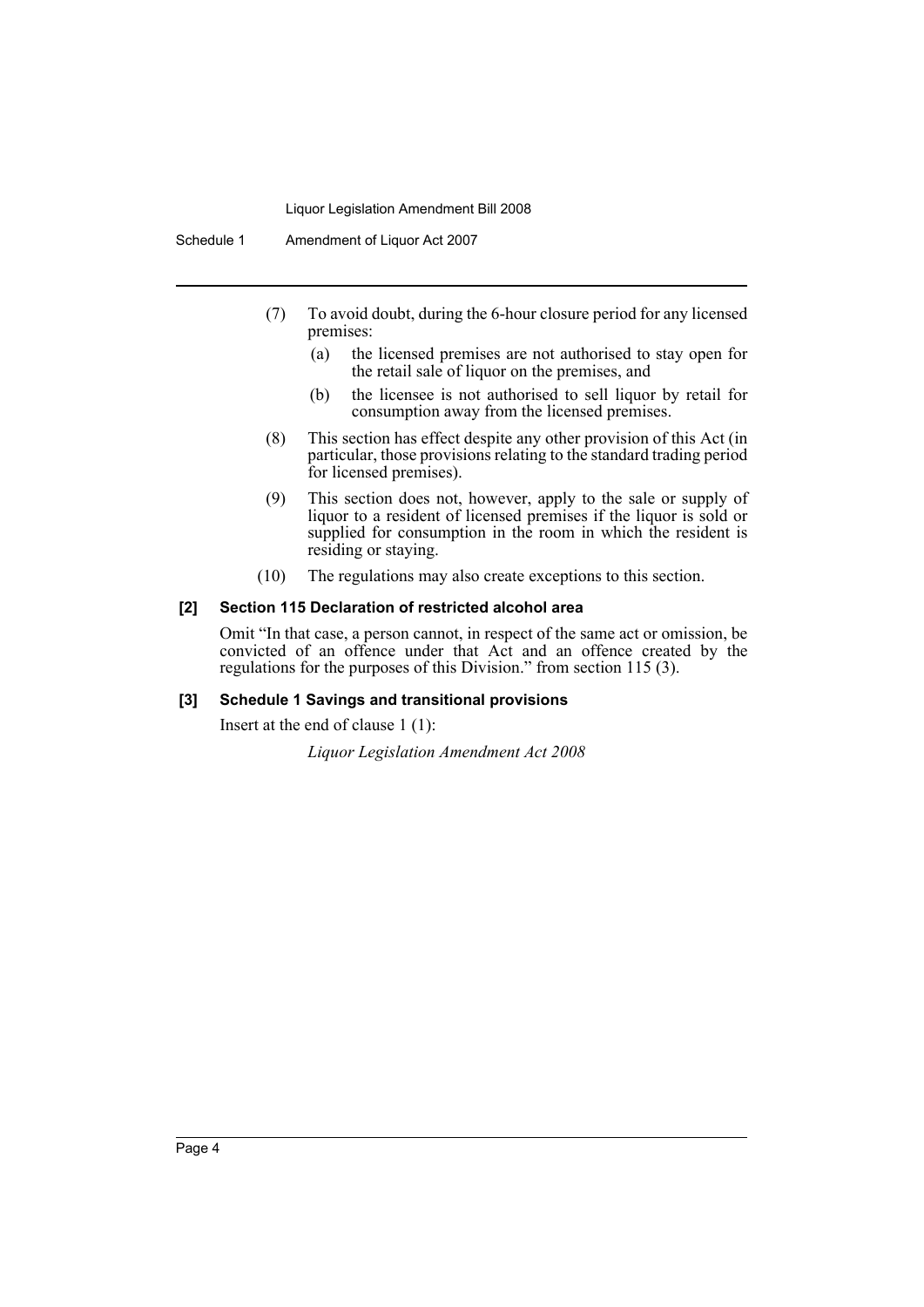Amendment of Local Government Act 1993

# <span id="page-5-0"></span>**Schedule 2 Amendment of Local Government Act 1993**

(Section 4)

#### **[1] Section 642**

Omit the section. Insert instead:

#### **642 Confiscation of alcohol in alcohol-free zones**

- (1) A police officer or an enforcement officer may seize any alcohol (and the bottle, can, receptacle or package in which it is contained) that is in the immediate possession of a person in an alcohol-free zone if:
	- (a) the person is drinking alcohol in the alcohol-free zone, or
	- (b) the officer has reasonable cause to believe that the person is about to drink, or has recently been drinking, alcohol in the alcohol-free zone.
- (2) Any alcohol or thing seized under this section is, by virtue of the seizure, forfeited:
	- (a) if seized by a police officer—to the State, or
	- (b) if seized by an enforcement officer—to the council that employs the officer.
- (3) Any alcohol seized under this section may:
	- (a) be disposed of immediately by tipping it out of the bottle, can, receptacle or package in which it is contained, or
	- (b) be otherwise disposed of in accordance with directions given by the Commissioner of Police or the council (as the case requires).
- (4) In this section:

*enforcement officer* means an employee of a council authorised in writing by the Commissioner of Police to be an enforcement officer for the purposes of this section.

# **[2] Sections 643, 647 and 649**

Omit the sections.

#### **[3] Sections 644 (5) and 644B (4)**

Omit "3 years" wherever occurring. Insert instead "4 years".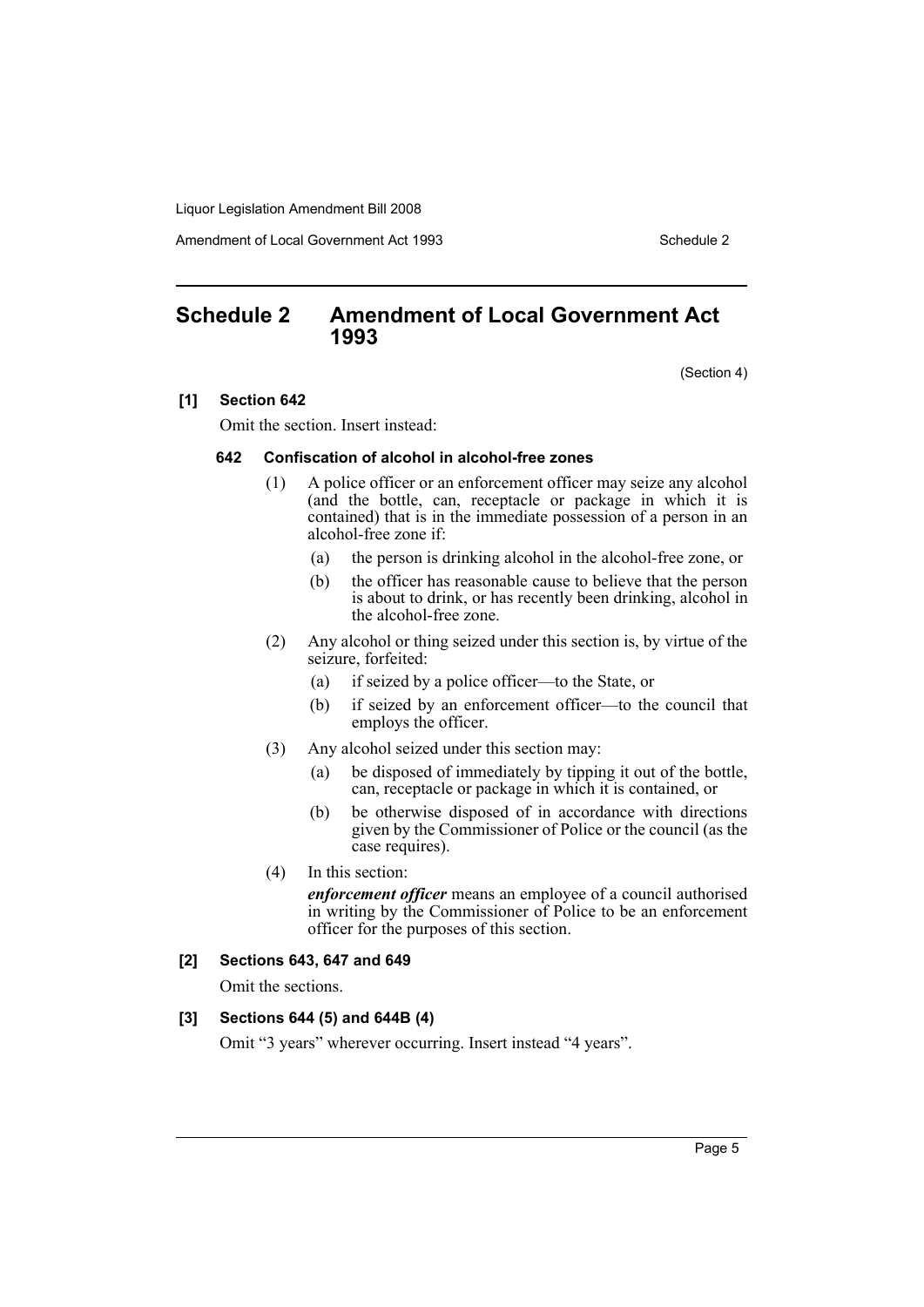Schedule 2 Amendment of Local Government Act 1993

## **[4] Section 679 Penalty notices for certain offences**

Omit "642," from section 679 (1).

#### **[5] Schedule 8 Savings, transitional and other provisions consequent on the enactment of other Acts**

Insert at the end of clause 1 (1):

*Liquor Legislation Amendment Act 2008*, to the extent that it amends this Act

# **[6] Dictionary**

Omit "and in which the drinking of alcohol is accordingly prohibited in the circumstances and to the extent provided by section 642" from the definition of *alcohol-free zone*.

#### **[7] Dictionary, definition of "enforcement officer"**

Omit the definition.